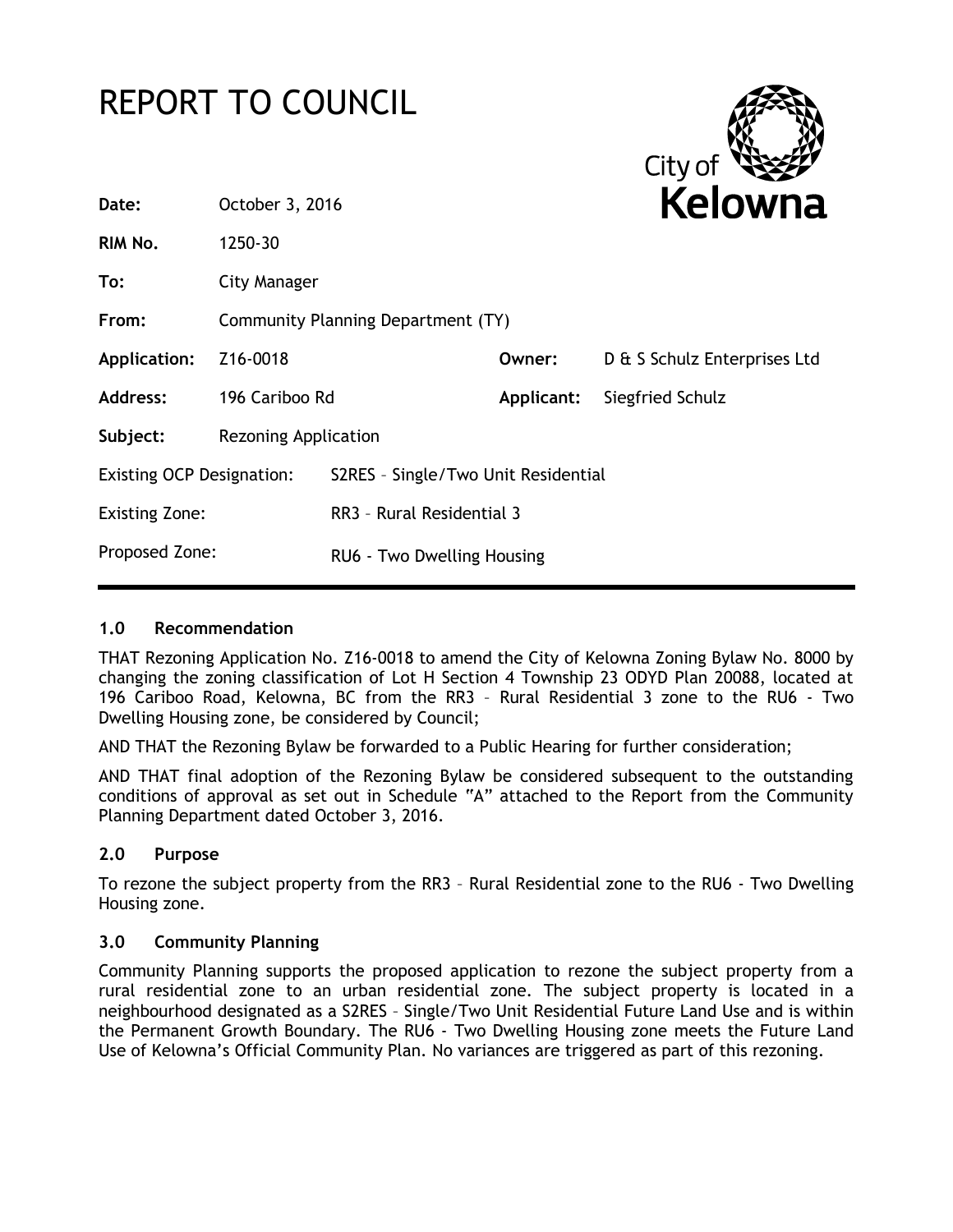# **4.0 Proposal**

## 4.1 Background

A similar development proposal was considered by Council in 2010. The application was given third reading. Extensions were granted however, the applicant did not fulfill the required items of the rezoning and the application was canceled.

## 4.2 Project Description

### Existing Conditions

Currently the property contains one single family dwelling constructed in the 1970s. This dwelling is positioned on the northern portion of the property. The remainder of the property is undeveloped, there are no accessory structures on the parcel.

#### **Image 1: Subject Property**



# 4.3 Proposed Development

The application to rezone the subject parcel is being considered by Council. Should the rezoning application be successful, the applicant will apply to subdivide the subject parcel into two lots.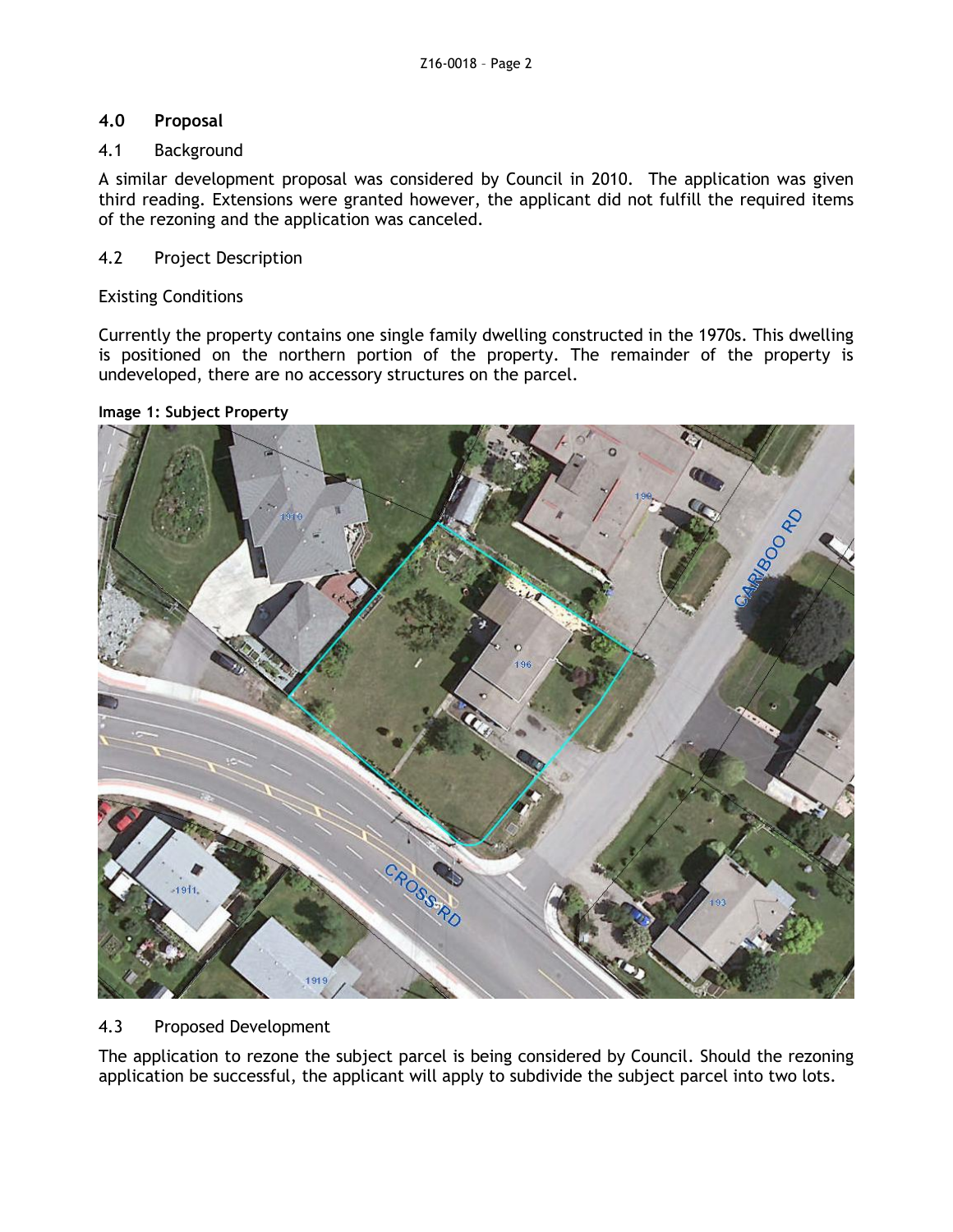The future two lot subdivision would permit:

- Proposed Lot A 800  $m^2$  Two Dwelling Housing
- Proposed Lot B 685 m<sup>2</sup> Single Family Dwelling (with a secondary suite or a carriage house)

The proposed two lot split will require the removal of the existing attached garage. This will be required at the time of subdivision of the subject parcel.





Vehicle access currently exists off of Cariboo Road. No access is permitted from Cross Road as per the City of Kelowna, Subdivision and Servicing Bylaw<sup>1</sup>: "Where a lot abuts a lane or road of different classification, the driveway shall be located to access the lane or road of the lower classification."

As such, a future subdivision creating Lot A would prohibit vehicular access from Cross Road. To ensure future owners and developers understand this regulation and safety precaution, a covenant will be registered on title at time of subdivision limiting vehicular access of both parcels to the location shown on the sketch above. The two lots would also share one driveway access off of Cariboo Road in this registered easement area.

<sup>-</sup><sup>1</sup> City of Kelowna Subdivision & servicing bylaw Schedule 4 of Bylaw 7900 City of Kelowna Design Standards 4.6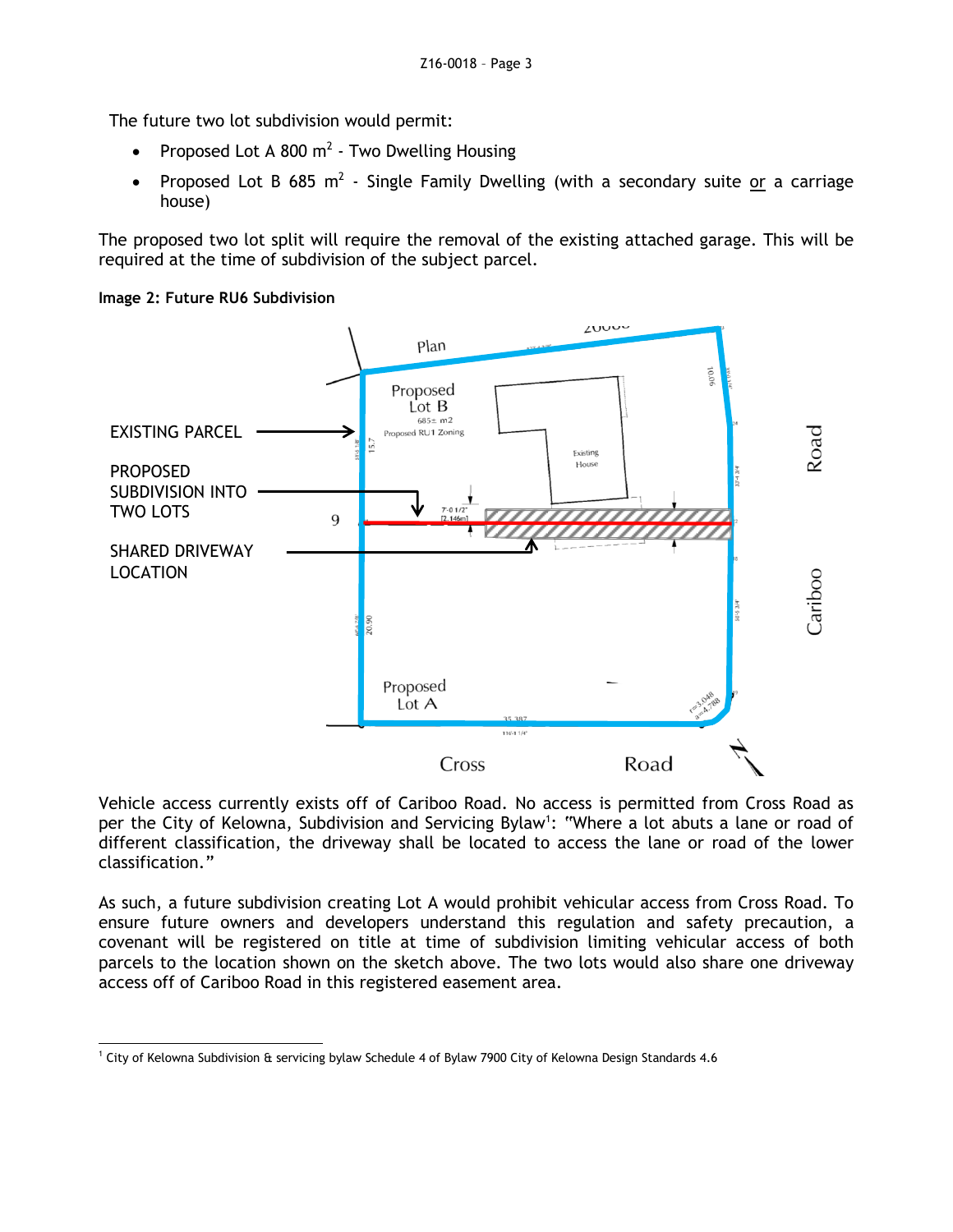# 4.4 Site Context

The subject parcel is located on the northwest corner of Cross and Cariboo Road. The parcel is 30.0 m from the intersection of Cross Road and Snowsell Street, and 150 m from the intersection of Cross Road and Glenmore Road. The immediate neighbourhood is designated S2RES Single/Two Unit Residential.

Specifically, adjacent land uses are as follows:

| <b>Orientation</b> | <b>Zoning</b>   | <b>Land Use</b>               |
|--------------------|-----------------|-------------------------------|
| North              | RR <sub>3</sub> | Single Family Dwelling        |
| East               | RR <sub>3</sub> | Single Family Dwelling        |
| South              | RR <sub>3</sub> | Single Family Dwelling        |
|                    | RU <sub>2</sub> | <b>Single Family Dwelling</b> |
| West               | RR <sub>3</sub> | Single Family Dwelling        |

**Image 3: Neighbourhood Context**

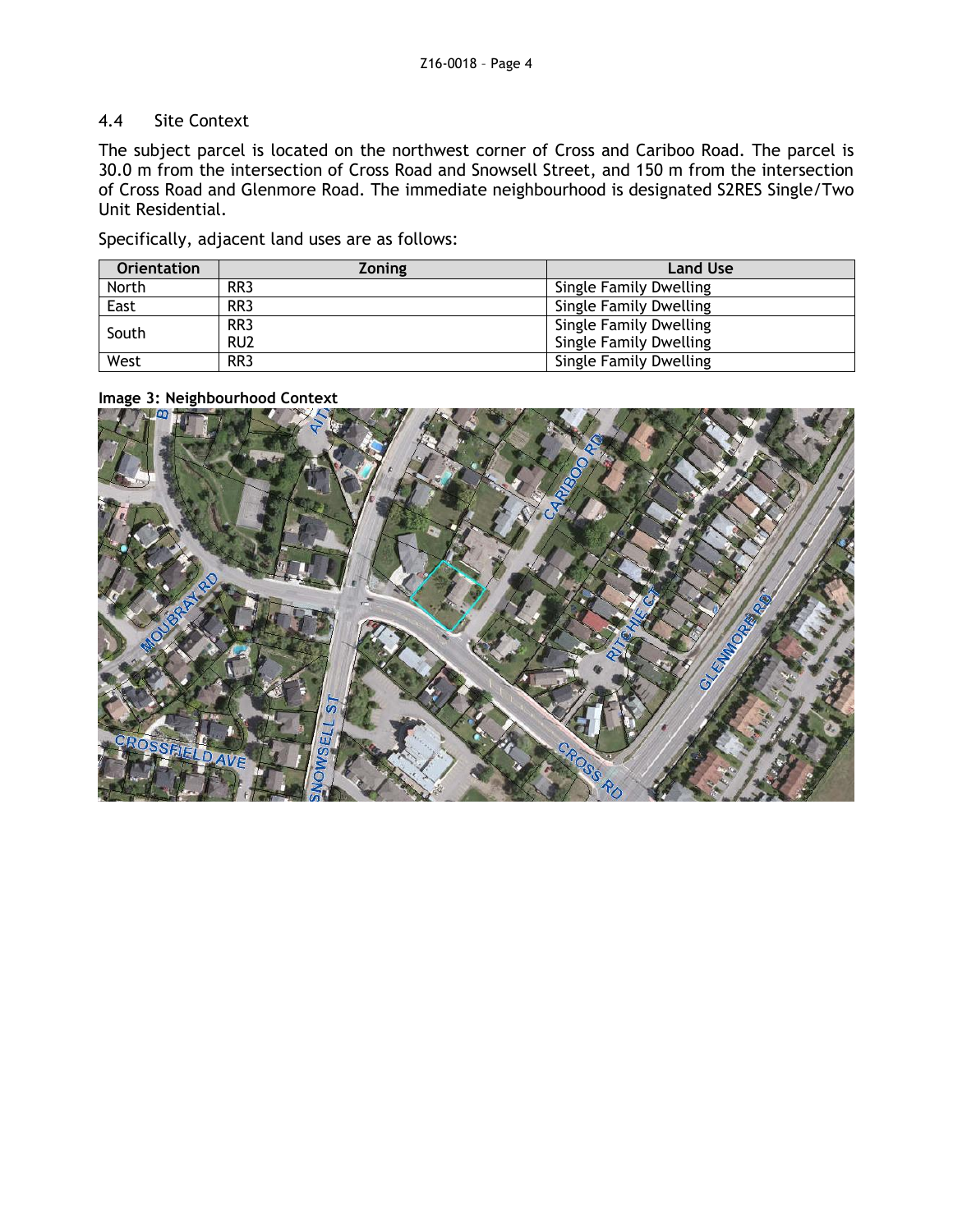## 4.5 **Zoning Analysis Table**

| <b>Zoning Analysis Table</b>                    |                                        |                 |  |  |
|-------------------------------------------------|----------------------------------------|-----------------|--|--|
| <b>CRITERIA</b>                                 | <b>RU6 ZONE</b><br><b>REQUIREMENTS</b> | <b>PROPOSED</b> |  |  |
| <b>Existing Lot/Subdivision Regulations</b>     |                                        |                 |  |  |
| Lot Area for Two Dwelling<br>(for a corner lot) | 800 $m2$                               | 1,484.7 $m2$    |  |  |
| Lot Width for Two Dwelling<br>(on a corner lot) | 20.0 <sub>m</sub>                      | 38.5 m          |  |  |
| Lot Depth                                       | 30.0 <sub>m</sub>                      | 38.4 m          |  |  |
| <b>Development Regulations</b>                  |                                        |                 |  |  |
| Site Coverage                                   | 40%                                    | 18%             |  |  |
| Site Coverage including<br>driveways & parking  | 50%                                    | 31%             |  |  |
| Height                                          | 9.5 m or 2.5 storeys                   | 1.5 storeys     |  |  |
| <b>Front Yard</b>                               | 4.5 m to dwelling<br>6.0 m to garage   | $+10.0 m$       |  |  |
| Side Yard (flaking street)                      | 4.5 <sub>m</sub>                       | $+10.0 m$       |  |  |
| Side Yard (north)                               | $2.0$ m for 1.5 storey                 | $+2.4 m$        |  |  |
| Rear Yard                                       | 7.5 <sub>m</sub>                       | $+10.0 m$       |  |  |
| <b>Other Regulations</b>                        |                                        |                 |  |  |
| Minimum Parking Spaces                          | 2 per dwelling                         | 2               |  |  |

## **5.0 Current Development Policies**

# 5.1 Kelowna Official Community Plan (OCP)

#### **Development Process**

**Compact Urban Form.**<sup>2</sup> Develop a compact urban form that maximizes the use of existing infrastructure and contributes to energy efficient settlement patterns. This will be done by increasing densities (approximately 75 - 100 people and/or jobs located within a 400 metre walking distance of transit stops is required to support the level of transit service) through development, conversion, and re-development within Urban Centres (see Map 5.3) in particular and existing areas as per the provisions of the Generalized Future Land Use Map 4.1.

#### **Goals for A Sustainable Future**

Address Housing Needs of All Residents<sup>3</sup> Address housing needs of all residents by working towards an adequate supply of a variety of housing.

# **Two Dwelling Housing Design Guidelines** <sup>4</sup>

Locate parking and garages within the rear yard with direct access from the lane. On properties which do not abut a lane, locate parking within the rear yard with driveway access from the street;

Minimize the amount of impervious paved surfaces (i.e., share driveways between two dwellings or between the principal dwelling and secondary suite or use pervious paving materials such as grasscrete)

<sup>-</sup> $^2$  City of Kelowna Official Community Plan, Policy 5.2.3 (Development Process Chapter).

<sup>&</sup>lt;sup>3</sup> City of Kelowna Official Community Plan, Goal 2 (Introduction Chapter).

<sup>4</sup> City of Kelowna Official Community Plan, Guideline 1.15 (Urban Design Development Permits Areas Chapter).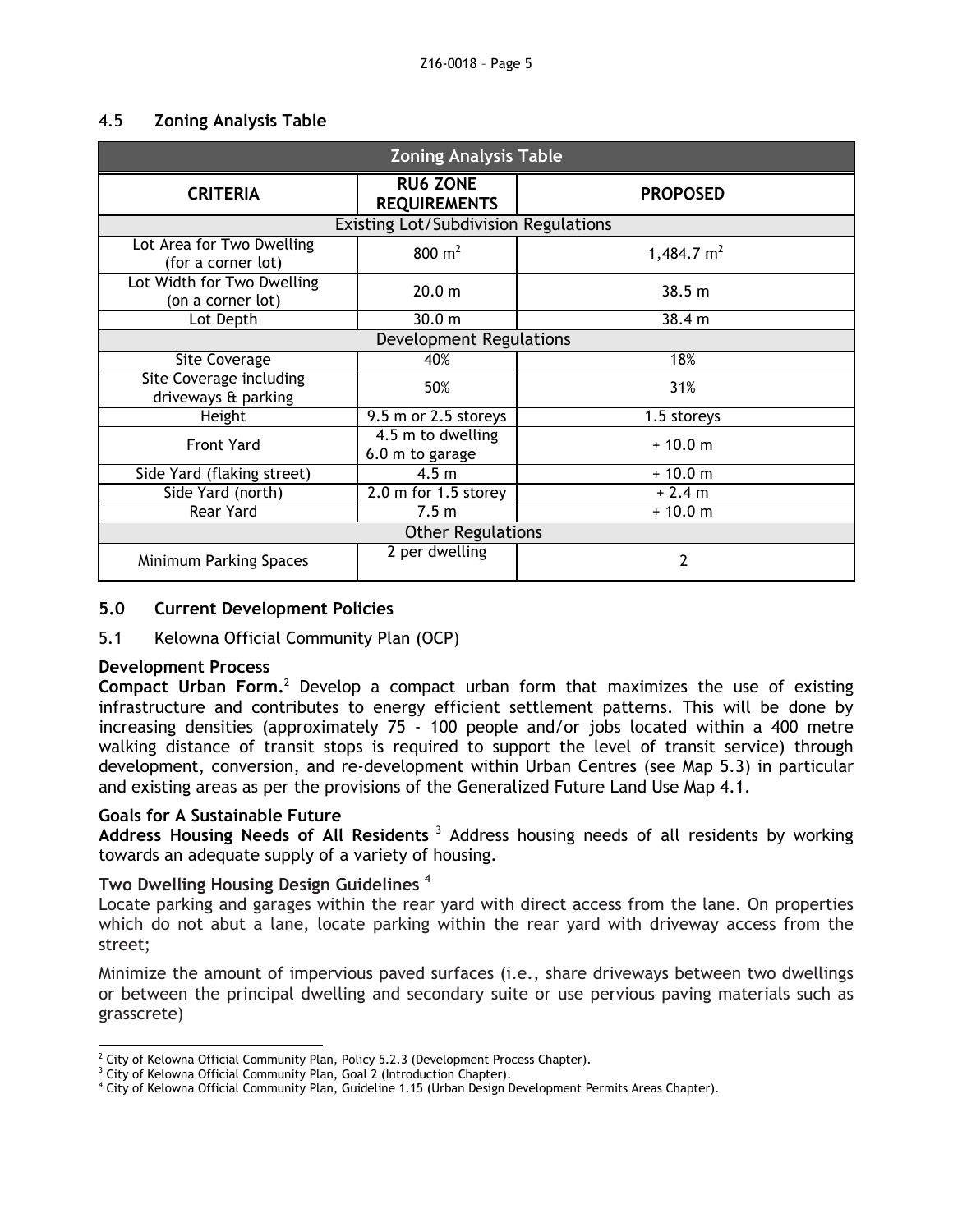Design buildings located on a double fronting or corner lot so that there is frontage onto both streets (i.e., entrance to principal dwelling from the front street and the entrance to the second dwelling/secondary suite from the side street or a front to back configuration with the principal dwelling fronting onto one street and the secondary suite fronting onto the other);

# 5.2 Subdivision & Servicing Bylaw No. 7900

Design Standards<sup>5</sup> Each property shall only have one (1) driveway access per road frontage. Upon demonstrated need and approval from the City Engineer, more than one (1) driveway access may be granted to service stations, major commercial and other developments. Where a lot abuts a lane or road of different classification, the driveway shall be located to access the lane or road of the lower classification.

Residential driveway access onto an arterial or Class 1 collector road, is not permitted unless alternate access is impossible. Wherever physically possible, alternate local road or lane access shall be dedicated to preclude residential driveways accessing directly onto major roads. Residential driveway accesses serving corner lots shall be a minimum of 7 m from the lot corner nearest the intersection. All residential driveway accesses shall have a minimum width of 4 m and a maximum width of 6 m.

# **6.0 Technical Comments**

- 6.1 Building & Permitting Department Building Permit required for the modification to the existing house.
- 6.2 Development Engineering Department The applicant is responsible for frontage upgrades along Cariboo Road including but not limited to curb, gutter and sidewalk. A servicing agreement must also be entered into for water and sanitary upgrades. See attached requirements in Schedule "A" for full details.
- 6.3 Irrigation District GEID All required upgrades will be addressed at time of subdivision.

# **7.0 Application Chronology**

| Date of Application Received:       | March 21, 2016    |
|-------------------------------------|-------------------|
| Date of Revised Site Plan:          | July 4, 2016      |
| Date Public Consultation Completed: | July 21, 2016     |
| Referral Process Completed:         | September 8, 2016 |

| Report prepared by:     | Tracey Yuzik, Planner                                                    |
|-------------------------|--------------------------------------------------------------------------|
| Reviewed by:            | Todd Cashin, Subdivision, Suburban and Rural Planning Manager            |
| Reviewed by:            | Ryan Smith, Community Planning Department Manager                        |
| Approved for Inclusion: | Doug Gilchrist, Divisional Director, Community Planning & Real<br>Estate |

# **Attachments:**

<sup>-</sup><sup>5</sup> City of Kelowna Subdivision & Servicing Bylaw No 7900, 4.6